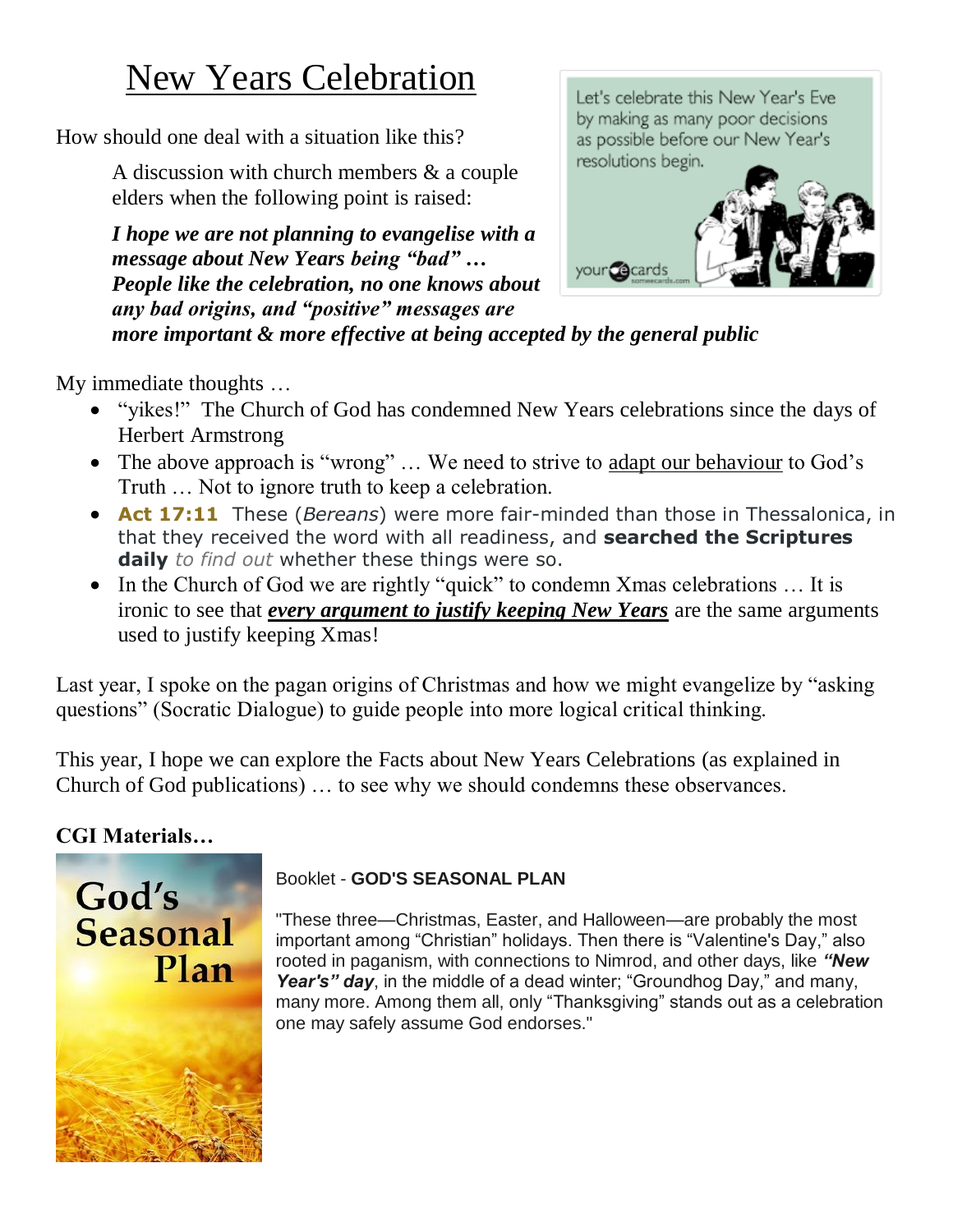#### **Booklet** - UNDERSTANDING THE SABBATH DAY "What does it mean when it says this ruling system shall "think to **change the times"?** Here are three examples:

 - God begins His year in the spring, but this ruling system prophesied in Daniel 7:25 starts its **new year** in the dead of winter.

 - God begins His months at the new moon, but this ruling system begins its months at any time regardless of any lunar observation.

 - God begins His day around sunset, but this ruling system begins its day in the middle of the night.

## **Understanding** the Sabbath Day



#### **Horane Blog** - <https://cgicanada.org/blog/2019-dont-bet-on-it/>

"The fact is New Year's resolutions have a religious origin, but not from the Christian religion, as many people assume. Some 4,000 years ago, Babylonians made promises to their gods at the start of each **year** in March; they would also return borrowed objects and pay their debts. They were the first to hold celebrations to honour the New Year. This occurred during a massive 12-



day religious festival known as Akitu, when they crowned and reaffirmed loyalty to the reigning king.

About 46 BC, there was a similar practice in Rome, after Emperor Julius Caesar changed the calendar and established January 1, as the beginning of the New Year. They named the celebrations after Janus, the two-faced god whose spirit allegedly inhabited doorways and arches. Romans believed Janus looked backwards into the previous year and ahead into the future, so they offered sacrifices and made promises or resolutions of good conduct for the coming year. Christians adopted January 1 celebrations much later.

## **Horane Blog** - <https://cgicanada.org/blog/before-the-resolution/>

Nowadays, everyone, secular and the religious, makes resolutions alike. Recent **[research](http://www.statisticbrain.com/new-years-resolution-statistics/)** shows while as many as 45 percent of people normally make New Year's resolutions, only 8 percent are successful in achieving their goals.

Before you make that resolution, please bear in mind this is just a ritual, which does not belong in Christianity given its pagan origins, and is almost doomed to failure. The fact is, as a Christian, we must continue to uphold the promises we made to God at baptism i.e. to serve Him faithfully and seek endure to the end so we may inherit the promise of eternal life that YAHWEH made to us.

Each year, at the Passover, not Easter, which is just another of those pagan-rooted festival that traditional Christianity "baptizes" and calls it Christian, we renew our commitment to God for sending His only begotten Son, Jesus Christ, to die for the sins of the world.

When does God's New Year begin? After all, what New Year can begin in January when everything is frozen? The beginning of a New Year should suggest newness; God does that because His New Year begins in the spring when everything is starting anew.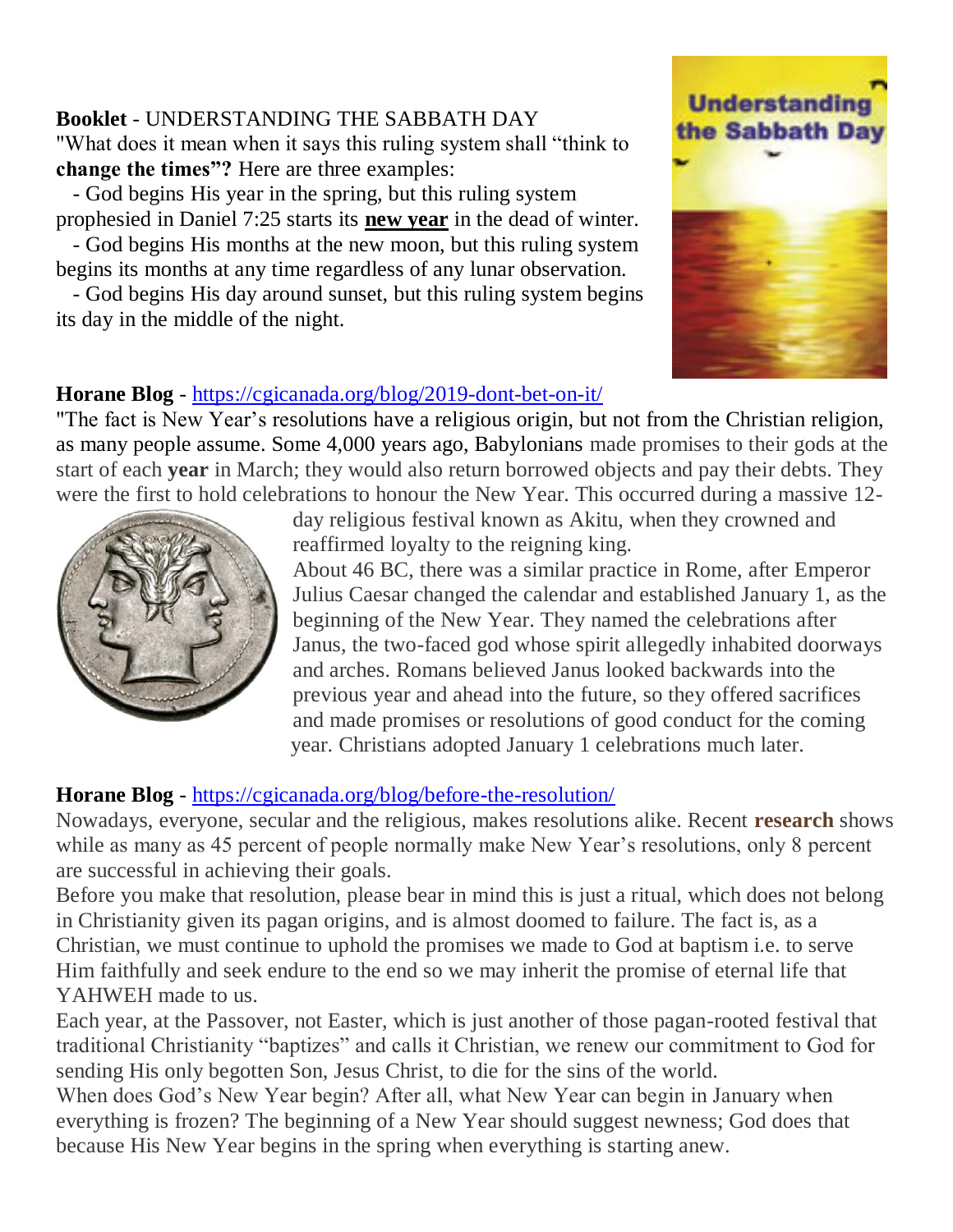**[Exodus](https://biblia.com/bible/gs-netbible/Exod%2012.%202) 12: 2** "This month (Nisan/Abib) shall be for you the beginning of months. It shall be the first month of the year for you." **[Esther](https://biblia.com/bible/gs-netbible/Esther%203.7) 3:7**," In the first month, which is the month of Nisan, in the twelfth year of King Ahasuerus…"

Our society is so steep in pagan traditions that we often forget anything that pertains to what God wants us to do or to observe. Unfortunately, what He often requires of us to do, such as observing His Holy Days of **[Lev.](https://biblia.com/bible/we/Lev.%2023) 23, we** turned a blind eye to, and instead embrace willingly, pagan-rooted days that have nothing to do with the God of the Bible – YAHWEH. Before you make that resolution for the calendar year (and that is what it is), think about exactly what you are doing and why.

=========================================================================== Note : No Sermons, No Armor of God programs, No Booklets or Articles, No STP mention of New Years! ===========================================================================

## **Old WCG …**

**HWA Booklet** - Pagan Holidays—or God's Holy Days—Which? https://www.hwalibrary.com/cgibin/get/hwa.cgi?action=getbklet&InfoID=1326294480 Pagan Origins Ancient Rome's **pagan** holidays have been chained upon a heedless and deceived world. These include certain annual holidays — Christmas, **New Year's**, Easter, as well as many more, every one a pagan day every one used to stimulate the sale of merchandise in the commercial markets. Upon honest investigation, the earnest seeker after truth learns that these days are all of heathen origin and pagan significance. He learns that he can have no part in them.





#### **Plain Truth Article Dec 1964** - William H Ellis - **The Truth About NEW YEAR'S!**

https://www.hwalibrary.com/cgi-bin/get/hwa.cgi?action=getmagazine&InfoID=1401189166

- New Year's is one of the oldest and most universal of all pagan traditions! The custom of celebrating it has remained essentially unchanged for 4,000 years! "There is scarcely a people, ancient or modern, savage or civilized," writes Theodor H. Gaster, in his definitive book New Year, "which has not observed it... in one form or another.
- In ancient Babylon, New Year's festivals were closely bound to the pagan feast called "Christmas" today.
- "**Mesopotamia**," writes Earl W. Count, "is the very ancient Mother of Civilization. **Christmas** began there, over **four thousand years** ago, as the festival which renewed the world for another year. The **'twelve days' of Christmas**; the bright fires and probably the Yule log; the giving of presents; the carnivals with their floats, their merrymakings and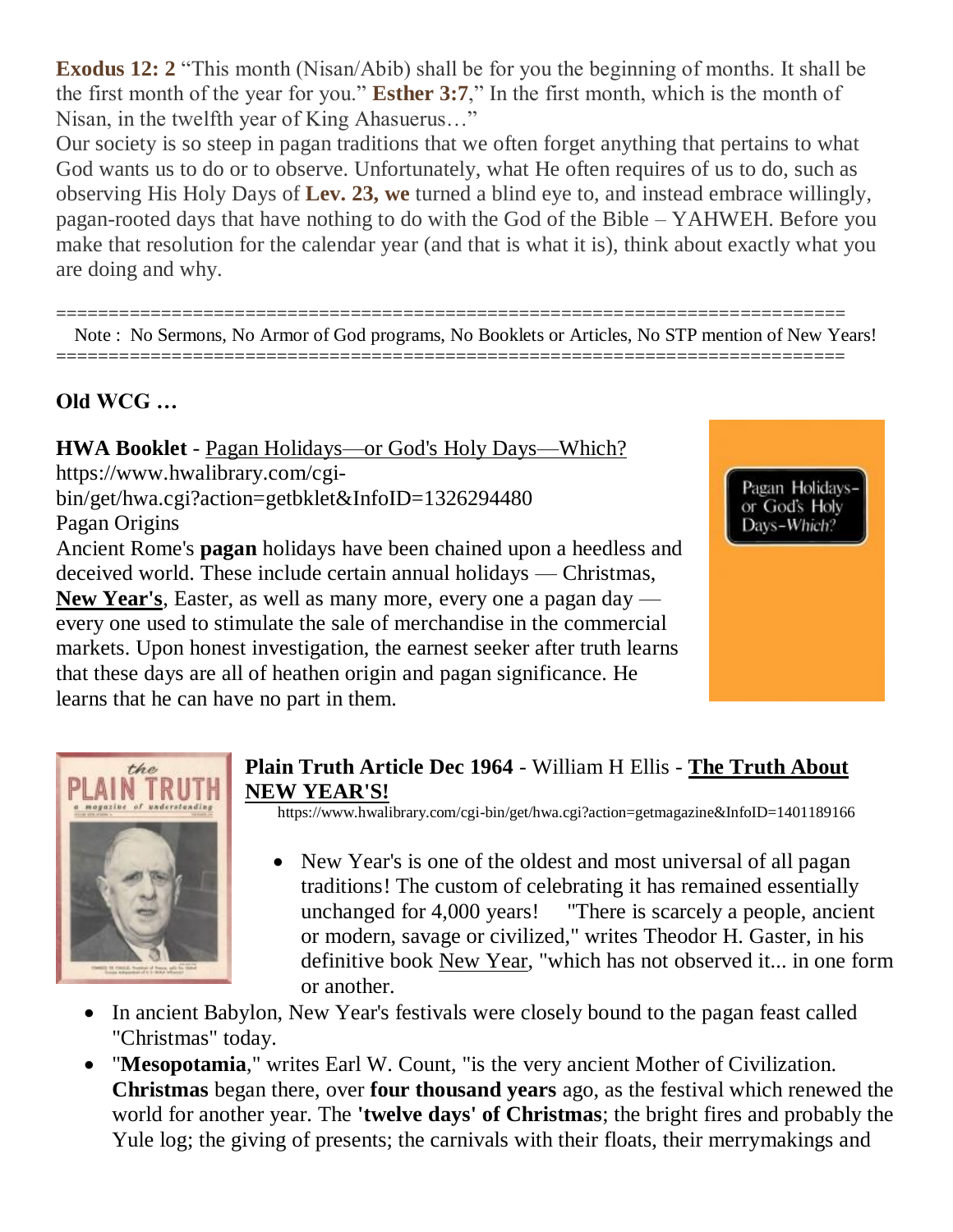clownings, the mummers who sing and play from house to house; the feastings; the church processions with their lights and song — all these and more began there centuries before Christ was born. And they celebrated the **arrival of a new year**!" (4000 Years of Christmas, pp. 20-21) That is how it began. *The celebration of New Year's began in ancient Babylonia in Mesopotamia. It was a pagan custom of ancient sun-worship 2000 years before the birth of Jesus.*

 The **celebration of New Year's is never once commanded in the Bible**. Jesus and the apostles never observed it. Moses forbade it! Don't say "it doesn't matter." It **does matter** to God whether we adopt the customs of the heathen. Your Bible says,

"**Learn not the way of the heathen" (Jeremiah 10:2)**.

• The New Year's festivities that had originated in Babylon found their way to Greece and finally to Rome. The Romans called it "**Saturnalia"** — in honor of Saturn. Among them it was extremely popular — a time of **revelings, drinking bouts, orgies — finally ending in HUMAN SACRIFICE**! "The first day of the Saturnalia shifted during the lifetime of Rome... it began around the **middle of December... and continued until January first**. In its midst was



December twenty-fifth, the day, as the Romans calculated, when the sun was at its lowest ebb...." (E.W. Count's 4000 Years of Christmas, page 28)

- **Today**, New Year's Eve has become a time for people to wallow in excesses of liquor! The modern attitude seems to be, "have a **wild time** on New Year's Eve, and turn over a new leaf on New Year's Day!" New Year's resolutions are empty and meaningless, usually trifling matters of jest! Few people make a lasting change. Most people seem to have convinced themselves that **God is out of the picture for good**. That God is not concerned with their modern revelings, drunken parties, and promiscuous behavior!
- "Take heed to thyself that thou be not snared by following them, after that they be destroyed from before thee; and that thou inquire not after their gods, saying 'How did these nations serve their gods? even so will I do likewise.' Thou shalt not do so unto the Eternal thy God: for every abomination to the Eternal, which He hateth, have they done to their gods...." (Deut. 12:30-31)



 Theodor H. Gaster writes concerning the familiar "New Year's babe": "Actually the New Year babe is far older than he looks. In **ancient Greece**, it was customary at the great festival of Dionysus to parade a babe cradled in a winnowing basket. This was taken to **symbolize the annual (or periodic) rebirth** of that god as the **spirit of fertility**!" (New Year) Who was this Dionysus? None other than Bacchus — the **god of wine**!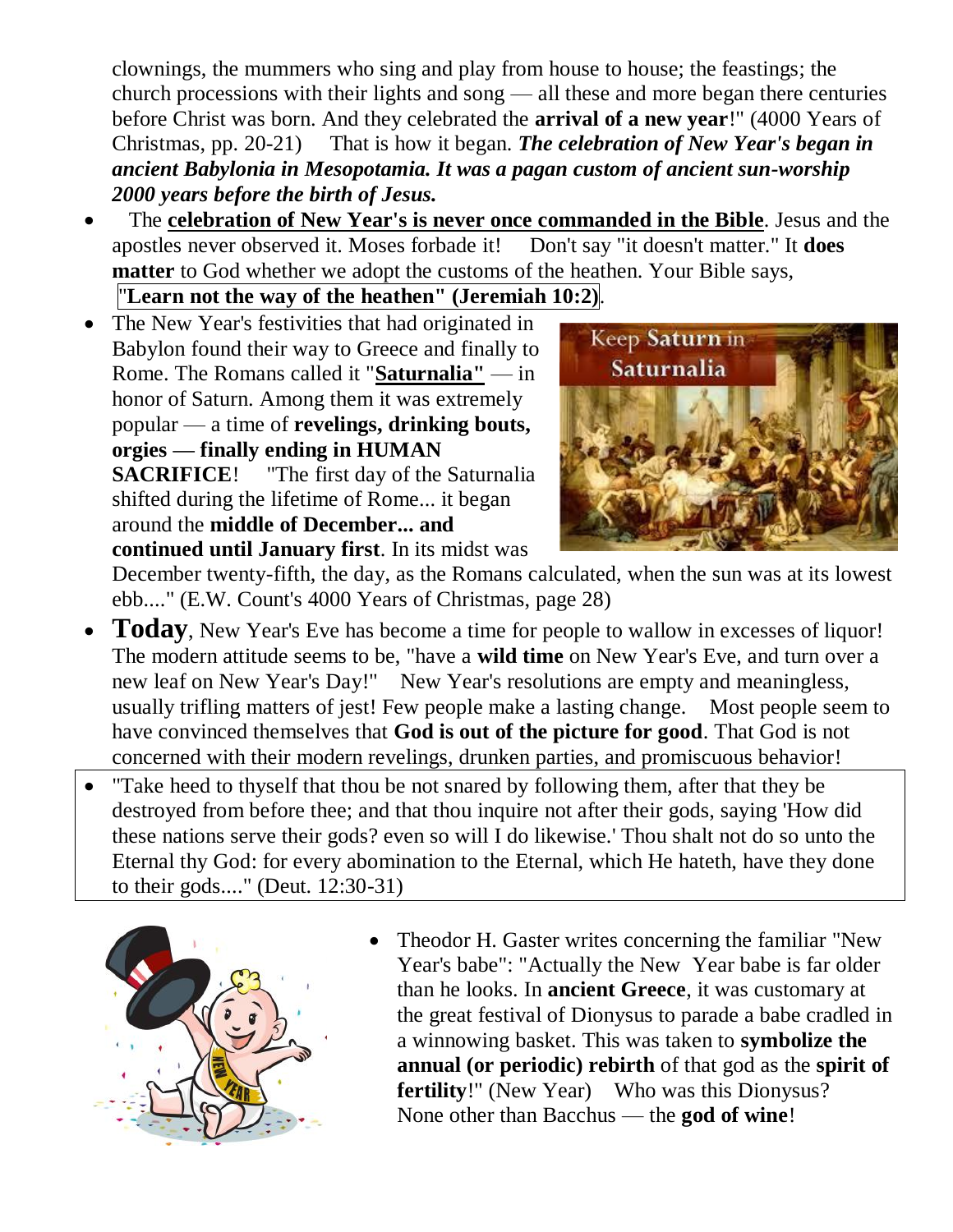

"Father Time"

Another symbol of New Year's celebrations is equally pagan! It is the familiar figure of a white-haired man carrying a scythe. What does he represent? The ancient Greek god Cronos. It is from the name "Cronos" we derive our "chronograph" which measures time. Among the Greek gods, Cronos originally cut a swath of human sacrifice with his sharpened scythe! The "silent reaper" anciently "reaped" little children in horrible episodes of mythical cannibalism! This Greek rite of human sacrifice was adopted by ancient Rome, where human sacrifice was practiced at least until 300 A.D. No wonder God Almighty warns the pagan New Year's celebration is an abomination to Him! See Deuteronomy 12:31.

Modern Paganism Will Be Punished!

Do you suppose God has changed His mind about compromising with paganism?

 "For I am the Lord, I change not!" warns the Eternal in Malachi 3:6. This same reminder is repeated in Hebrews 13:8.

Speaking to the modern nations of Israel today, Almighty God says, "As for you, O house of Israel, thus saith the Eternal God; Go ye, serve ye everyone his idols and thereafter also, if ye will not hearken unto me: but pollute ye my holy name no more with your gifts and with your idols" (Ezek. 20:39).

In other words, God is saying, "Be pagan if you insist; but quit calling it Christian."

God continues to warn modern Israel against the holidays of paganism, in

Hosea 2:11: "I will also cause all her mirth to cease, her feast days [days the people chose], her new moons [marking the beginning of the pagan New Year], and her Sabbaths, and all her solemn feasts." Notice that these were Israel's feast days — those Israel had acquired from the pagan nations around them — not those God had originally instituted through His Bible! "And I will visit upon her the days of Baalim, wherein she burned incense to them..." (verse 13)!



 **The very same punishment awaits any nation today that forsakes God's law as revealed in His Holy Bible, and turns to the customs of pagan nations — observing pagan days of worship!**

 **Does it make any difference if you continue observing pagan customs — like New Year's? It certainly does! God says so!**